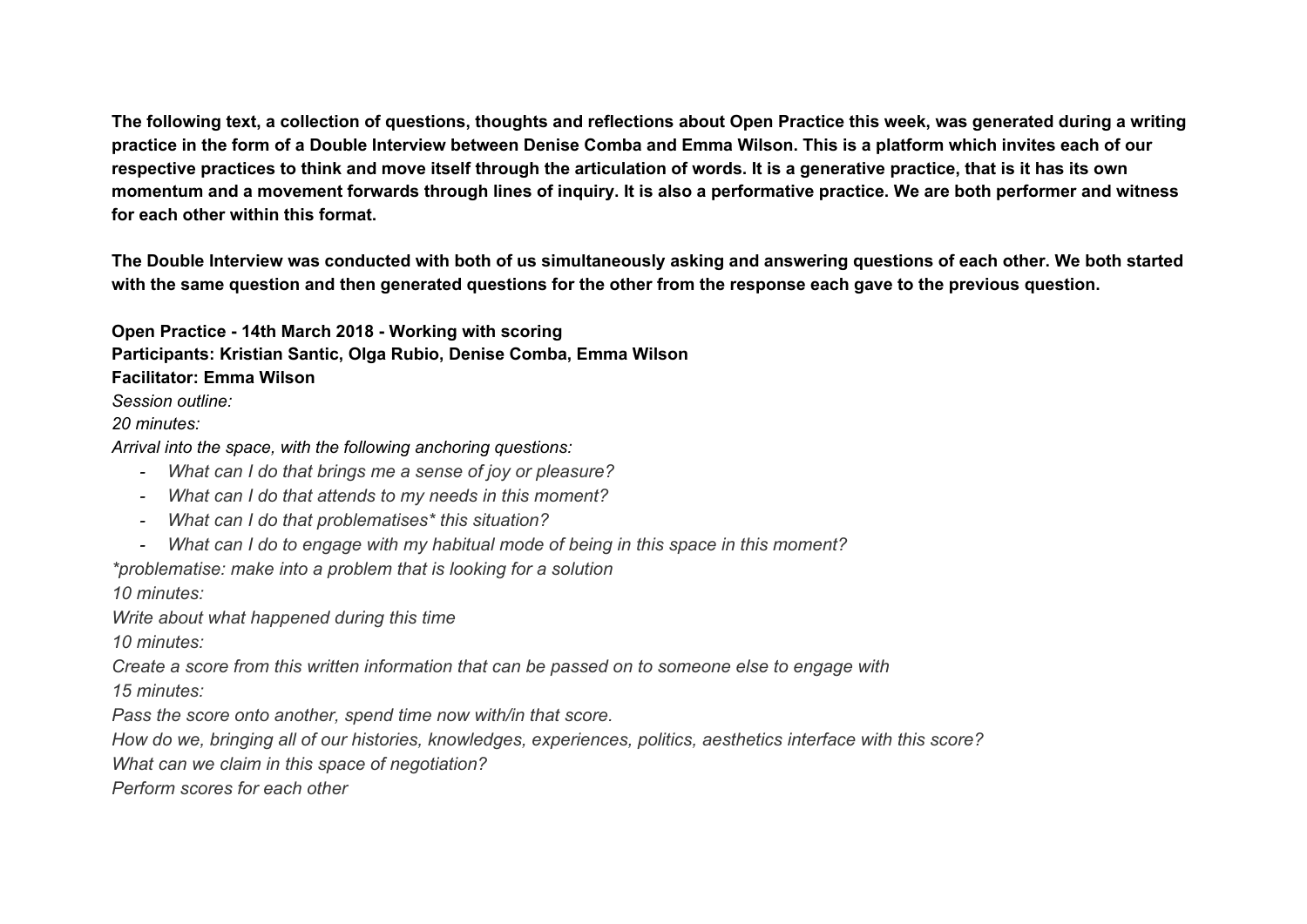### **What were some key triggers for reflection for you coming from Open Practice this week?**

#### *Denise*

I had the image of my body in movement being captured, crystallized in a score. The question came around if I would have known my warm up was going to be scored, would it have been different? The feeling of being in a performative space, having to pin down and to define what I did (what I remember I did) in a set of instructions for another to execute. And how rich it was to receive a score from somebody else and combine my visual memory of that person warming up (the moments I had the chance to see), taking the score very seriously (trying to execute it as faithfully as I could) and then also finding the freedom, the gap where I realize I'm free to interpret and invest something personal into it. As I write this, I also think how similar this process is to any choreographic process where the choreographer/movement maker translates his creation into other bodies. It becomes a performative act, a place where many elements come together to create something bigger or beyond 'just movement'.

# **I'm curious about this gap you talk about, between a 'faithful' execution of the score and what you bring - your interpretation, your way of being and engaging… Can you talk a little about this space you claimed for yourself?**

Well, it's a space that needs to be claimed in order for a dance to be alive, to be your own even if you didn't create it. The interesting thing is that dance as a creation doesn't exist really. It only exists in the bodies moving in that dance. It exists in the moment, it exists in the

#### *Emma*

After Open Practice this week I was thinking a lot about my life situation and the Open Practice format. Since at the moment I am very occupied with looking after my two children and don't have so much time and energy for new dance projects, Open Practice is one of the few spaces I have to engage with my dance practice. It is a platform for me to ask questions and explore thoughts and ideas. However the conditions of the format, being 2 hours weekly, is a very concise window for these explorations. And then that got me wondering what does Open Practice produce (I know what it gives me, what it enables me do it). But what does it as a format produce when I am not also working in other contexts. What if for the rest of my life this was the only format I have to be productive through my work? Often there is a time during the Open Practice session where we witness each other performing or engaging in the provocations offered for that week. It is a performance. And often i'm really excited but what is happening in these moments. Hey people, did you know that there are performances happening every week in OP? I hadn't thought before about OP being also a space for performance practice. Aside from that I think what OP gives me is the possibility to index, archive and gather ideas for future projects. It's like an expanded notebook of ideas. The ideas don't just stay between the pages, to be poured into grant applications fueled by the hope to find a funded space for exploration and development. These ideas are brought to life, wrestled with in the studio by real people and bodies.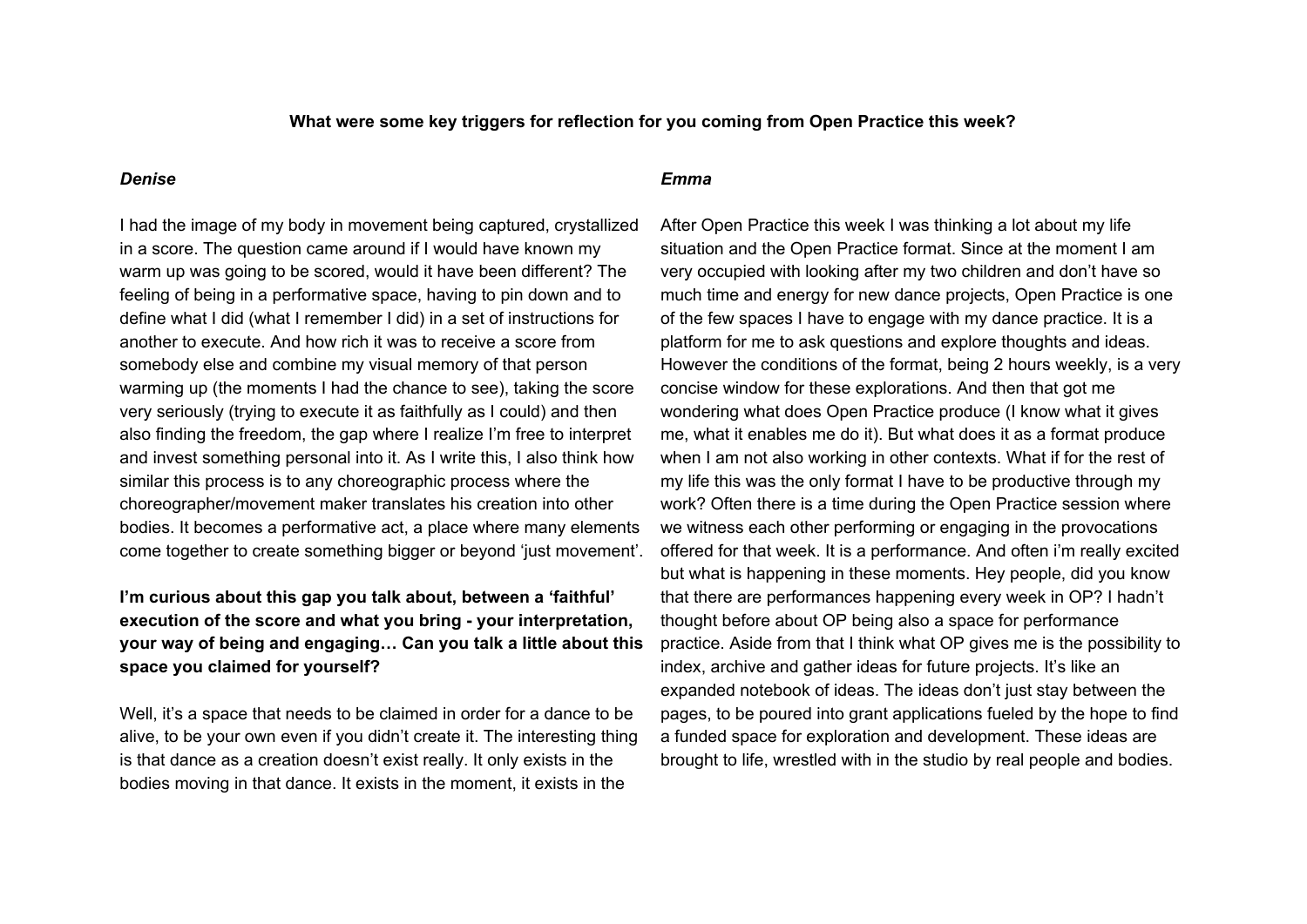performance, in the now, now, now, now, now. I guess that's the magic about it and that is also its death sentence. Sorry, I got too existential about this. Coming back to that gap between score and interpretation... it's about keeping the interest, make it interesting to myself, invest my attention to it from a genuine place, be honest to myself. Honesty is a way for me to like something. If I'm lying, it means I'm not liking it. Finding the joy, the interest, the engagement in something, opens a flow between the mover and the audience. I guess that's a fundamental aspect of performance… or of being a good performer, or at least it's one of my most treasured values, to be true and to be alive, to bring the dance to life when I move (I got existential again....oops!).

**I like your existential tangents Denise! So going with that thinking, if dance only exists in the now, now, now, now, then what kinds of knowledges, awarenesses, perspectives are collected from our practices - or how are they collected? If dance only exists in the now does that mean there is something also lost, or does something remain?**

Thanks for your support Emma! I think all our practices together allows us to embrace each other in our craziness, doesn't it? Coming back to your question… EXPERIENCE. Accumulation of experiences. Like any experience in life, it informs every experience that may happen in the future. In the accumulation there's a learning of more and more possibilities to act, to react, to enact. I think that also happens with dance practice. Our body remembers, collects information, creates neurological pathways. And through improvisation I think we are constantly challenging those memories,

So i carry with me in my body and my notebook an index for all my future projects.

**I was thinking about the path of OP so far, everything that has been explored, how the space was being held by us to make it happen. Do you feel the necessity for OP to grow into other directions? A kind of transcending the notebook of ideas? Or do you feel it could go on like this, as an exploratory platform from where ideas can be developed? Or any other thought around this…?**

If I reflect on the trajectory of OP since we started our studio practice together and then opened up that space up to be negotiated and claimed by a wider community, it has always been determined by needs and desires of those present. And I think this has given OP its own momentum to evolve and grow. I think it is a format that reveals itself and what is possible through being in it, and I often find myself quite surprised by things that emerged, like this week for instance. My hope for OP is that it gains a certain critical mass through engagement by a growing group of people and wider awareness in the community, and this allows its tangibility to become more visible. I think the form will reveal to us what is possible and in what directions it can go. This does sound quite vague, but I do think this is already happening. In a way the format of OP is like a score, coming back to what we were working with this week. And it requires constant negotiation from each of us to discover what is possible within this format.

**I like the idea that the growing of OP is already happening and also the idea of it being a score, because it is, every session is**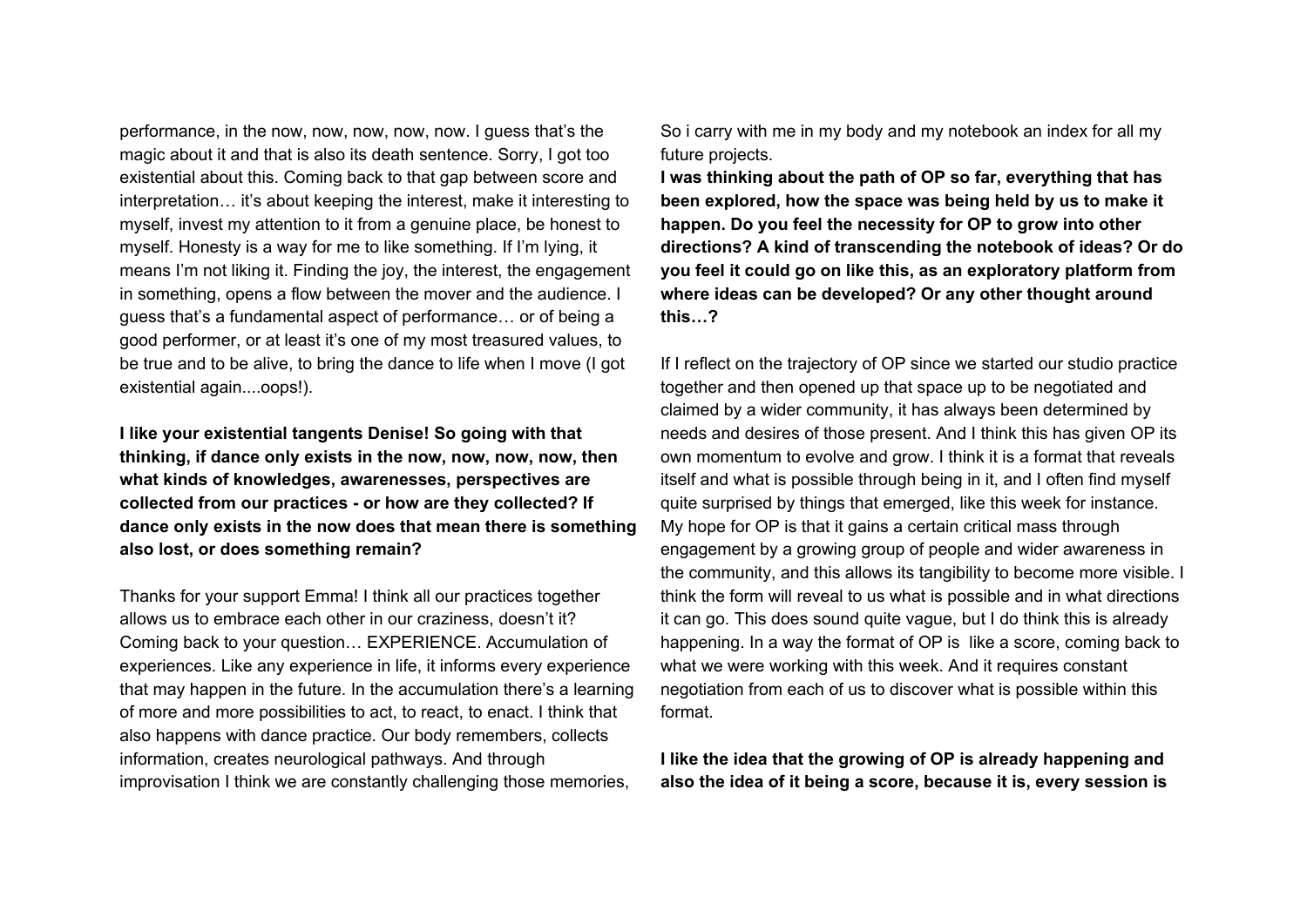those pathways, renewing them, updating them, finding the ones that make us be us in this week, in this day, in this moment. Unconsciousness is an infinite fertile land where everything we experience is gathered and planted. Some things get lost forever… and some remain, whenever they are brought back into our active thinking, the thinking we are aware of. Also, many forgotten things arise once I'm moving again. Because my body remembers, I remember many things when I move. Ideas arise in a different way when I'm moving than when I'm still and thinking.

**And this body, that "collects information, creates neurological pathways..challenging memories, renewing them...accumulating experiences" - how does THIS body interface with a score? What does it expect from the score? What does it ask for? What does it demand? How does it make itself visible within the scripture of the score?**

**Any other thoughts from you this week?**

Aaaah! It makes me think… how many different bodies do I have? Just as how many different Denises live inside me? I feel myself as a multifaceted being, different aspects of my body are activated in different physical situations. Multiface and interface… There''s something I can never escape and it's that I'm always in my body, in its shape, in its state, in its vitality. Interfacing with a score, I think there is a conversation that opens between my body today, where that body wants to take that score, how much of an exertion will it make to execute it… what it expects from the score is simply a reason to move, an good excuse, something that's worth it. I think I mostly find this in the play, in the field of the unknown and where I

**structured (more or less, depending on the core idea). How did you feel with the experience of 'making a score' 'in the score' of OP?**

To score an experience which I cannot possibly have total awareness of, involving all of my senses, is to undertake an impossibility. I was really aware of the idea of how the activity of making, the choreographic act, becomes an apparatus which attempts capture the difficult to articulate, that which sits beyond conscious awareness, that which we can recognise, understand, and make sense of. But I really enjoyed wrestling with this impossibility. What was produced by the questions articulated in the session outline were what I would call "domestic" responses. These were things that may normally belong to the private sphere and experience of the individual. These were the moments that wouldn't normally warrant attention or significance to the choreographic lens. Attempting to capture, select certain information from the memory of my experience, knowing that I can't articulate in words the totality of my experience, was asking me to acknowledge the futility of the position of the maker/choreographer. Whilst writing the score I knew it was both attempt to write the unwritable and also I was aware of myself as fabricator as the writer of my own truth of experience.

**There is a certain challenge, or even nonsense, in this impossibility. And yet, we carry on, we go to those places where we know we can't 'win' or conquer the question. Why do we do this, Emma? What carries you, what moves you to go to these places of such uncertainty? Do you find light, enlightenment in the process?**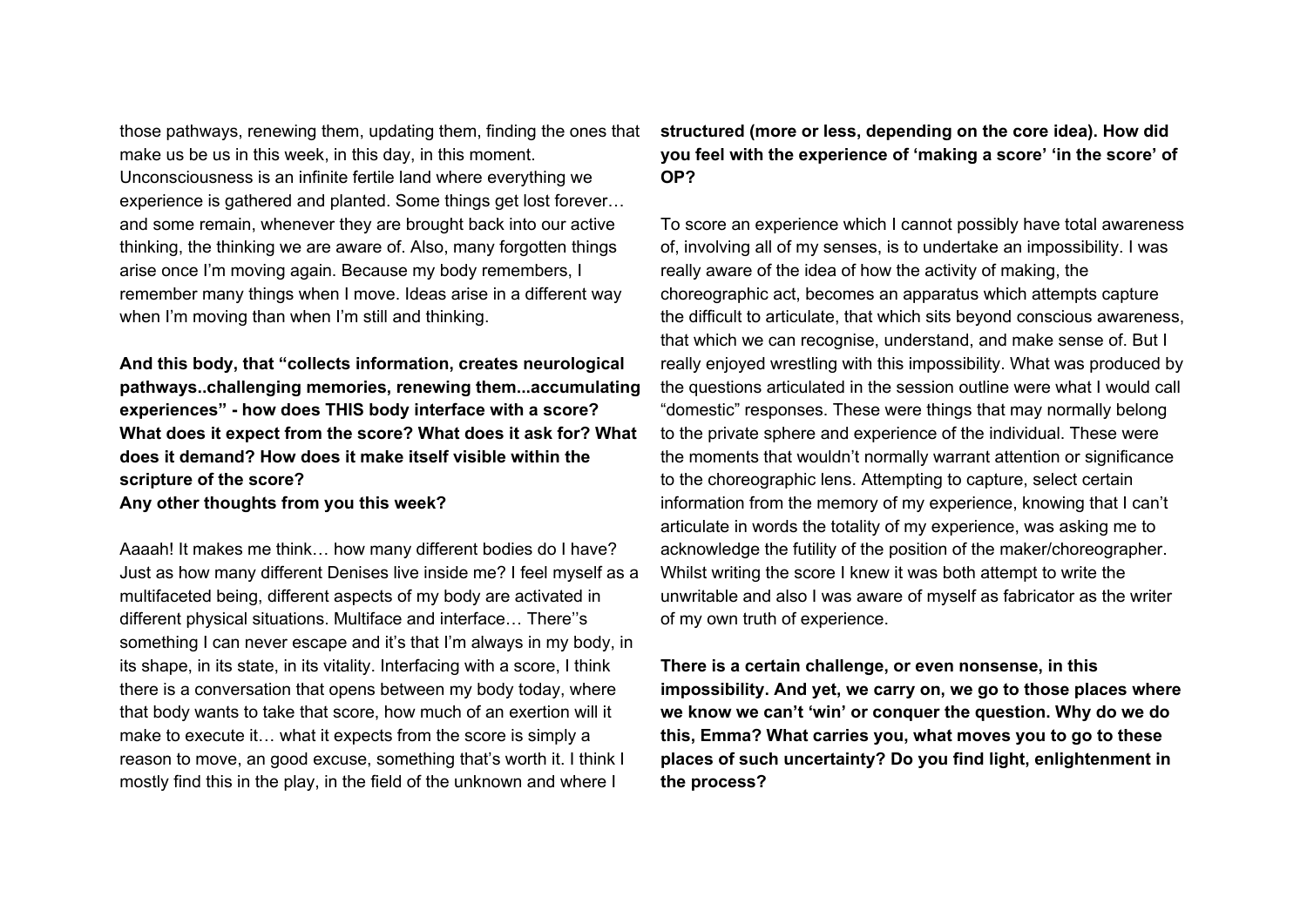want to go and discover. To feed myself with more experiences, to enrich my body and my mind. The body makes itself visible to the witness (and I also take myself as a witness of myself) that knows how to SEE, not only to look.

Other thoughts are how much I need to have this place of inquiry, because it makes me feel alive! It makes me feel the movement within. Like coming out of the matrix for a moment.

**I'm thinking of the piece you made a while ago at IndepenDANCE...how many Denises are there ? A common thread perhaps in your work…**

## **And was there anything else you wanted to mention that you haven't already?**

Wow these are big questions! Um ok where to start… "Carry on" is a phrase that pulls my attention in this moment. I think our obsessions have a very strong hold on us, or at least that is my experience. It's very difficult to shake them off. They haunt us in the middle of the night when we can't sleep, they trickle into our mind stream when we have zoned out from another's conversation that doesn't engage us. I don't think I could ever say I find enlightenment, but I find i have access to a certain energetic charge that has its own drive and momentum and 'carries me'. Often through turbulent waters, in and out of whirlpools, with strong currents. These are the exciting moments when idea takes hold, or something becomes visible. When the imagination of an idea is seen and felt and is seeking an avenue of exploration. I also really look forward to moments of calm, after an idea or tangent of exploration and thought settles; it's found a platform to extend itself into the world and is now able to rest quietly basking in a sense of momentary fulfilment and satisfaction. This is definitely a very different tangent to where I thought this conversation may have possibly gone today!

I want to thank Olga for giving me such a difficult score to work with: an abstract drawing. I was really stumped for how to approach performing this score. But what it opened up for me was really exciting. The score became a container to create an experience for myself and those present as 'audience'. I enjoyed moving between being a 'performer' watched by others and a co-creator of an experience, a 'being-with' the others present in the space. I would really like to continue exploring working with scores as the time